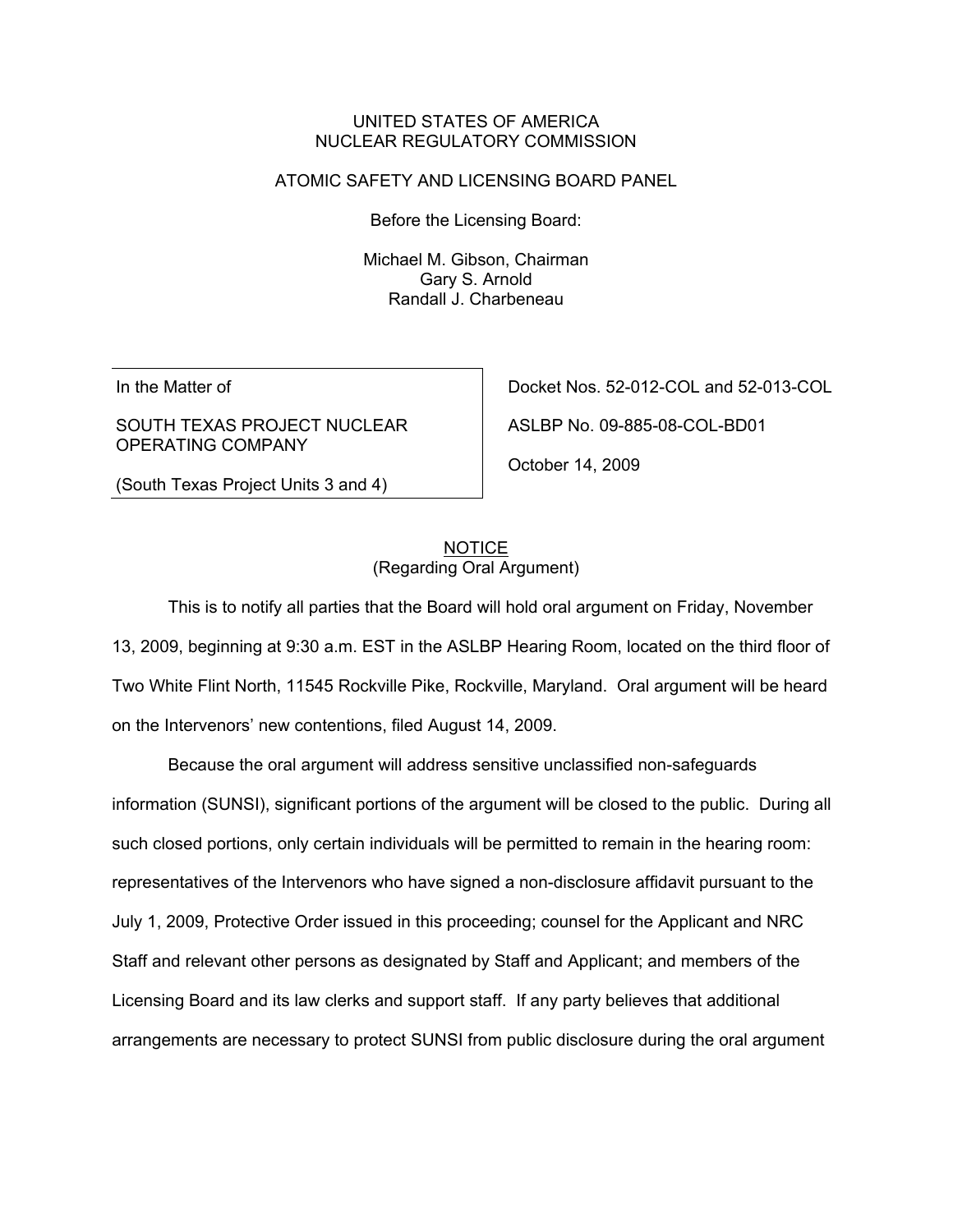(e.g., requiring the court reporter to sign a non-disclosure affidavit), the Board should be notified of such proposed arrangements no later than October 16, 2009.

 Upon arrival at the main entrance of the NRC headquarters Two White Flint North building on November 13, all representatives seeking to attend the conference shall be required to present photo identification and then undergo security screening. All non-NRC employees must be escorted to the hearing room by an authorized NRC employee. Because of the time required for the security procedures, all counsel should arrive no later than 9:00 a.m. EST on November 13, 2009 in order not to delay the conference.

It is so ORDERED.

### FOR THE ATOMIC SAFETY AND LICENSING BOARD

### */RA/*

 $\frac{1}{\sqrt{2}}$  , and the set of the set of the set of the set of the set of the set of the set of the set of the set of the set of the set of the set of the set of the set of the set of the set of the set of the set of the

 Michael M. Gibson CHAIRMAN

Rockville, Maryland October 14, 2009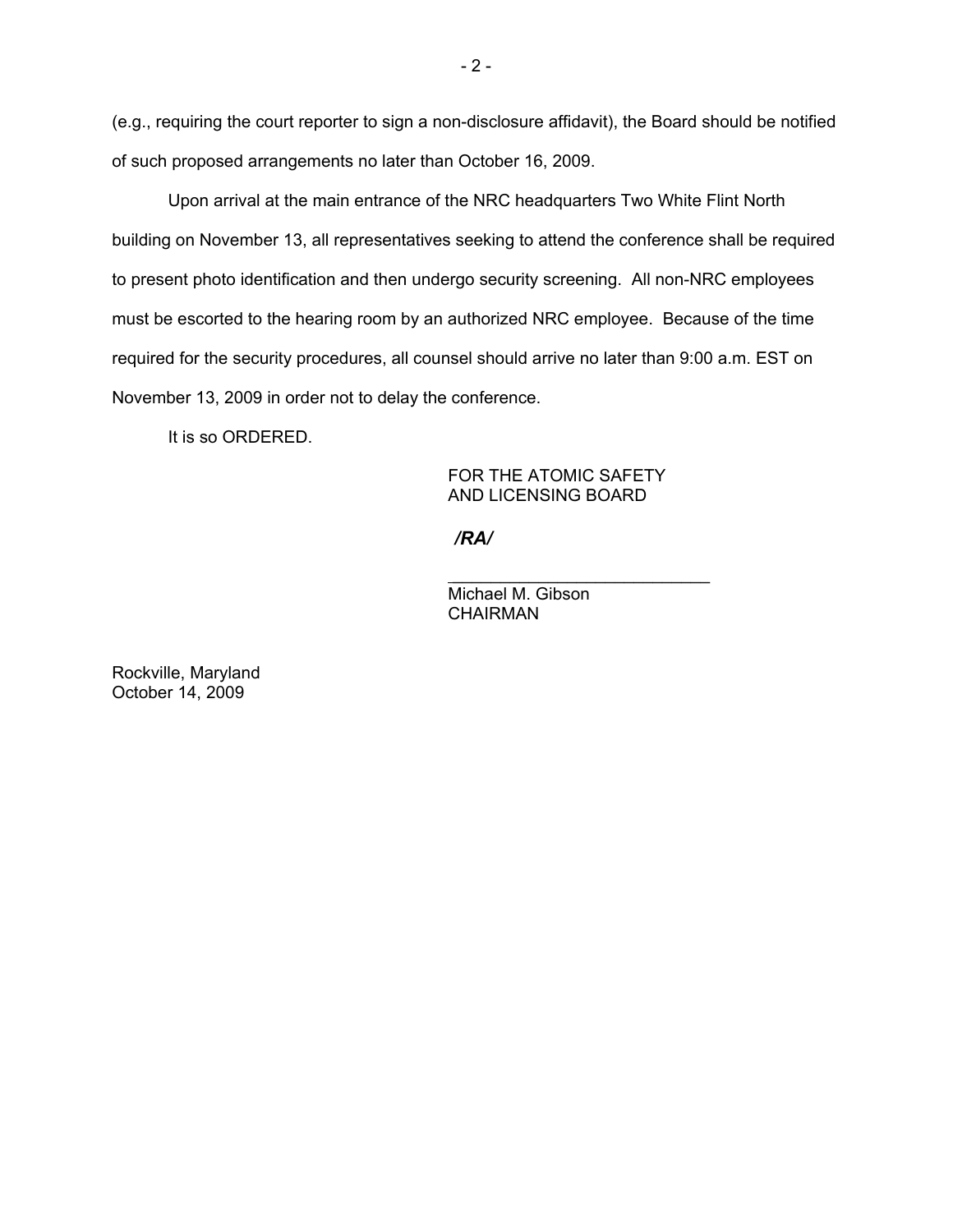## UNITED STATES OF AMERICA NUCLEAR REGULATORY COMMISSION

In the Matter of (1)

OPERATING COMPANY )

 $)$ 

 $)$ 

SOUTH TEXAS PROJECT NUCLEAR ) Docket Nos. 52-012-COL and 52-013-COL

 $)$ (South Texas Project Units 3 and 4) )

# CERTIFICATE OF SERVICE

I hereby certify that copies of the foregoing NOTICE (REGARDING ORAL ARGUMENT) have been served upon the following persons by the Electronic Information Exchange.

Atomic Safety and Licensing Board Panel U.S. Nuclear Regulatory Commission Mail Stop: T-3F23 Washington, DC 20555-0001

Michael M. Gibson, Chair Administrative Judge E-mail: mmg3@nrc.gov

Gary S. Arnold Administrative Judge E-mail: gxa1@nrc.gov

Randall J. Charbeneau Administrative Judge E-mail: Randall.Charbeneau@nrc.gov Office of the General Counsel U.S. Nuclear Regulatory Commission Mail Stop - O-15 D21 Washington, DC 20555-0001

Marian Zobler, Esq. Sara Kirkwood, Esq. Maxwell Smith, Esq. Erica LaPlante, Esq. Jessica Bielecki, Esq. Michael Spencer, Esq. Joseph Gilman, Paralegal E-mail: Marian.Zobler@nrc.gov Sara.Kirkwood@nrc.gov jsg1@nrc.gov maxwell.smith@nrc.gov eal1@nrc.gov iab2@nrc.gov michael.spencer@nrc.gov

OGC Mail Center : OGCMailCenter@nrc.gov

Office of Commission Appellate Adjudication U.S. Nuclear Regulatory Commission Mail Stop: O-16C1 Washington, DC 20555-0001 E-mail: ocaamail@nrc.gov

Office of the Secretary of the Commission U.S. Nuclear Regulatory Commission Mail Stop: O-16C1 Washington, DC 20555-0001 Hearing Docket E-mail: hearingdocket@nrc.gov